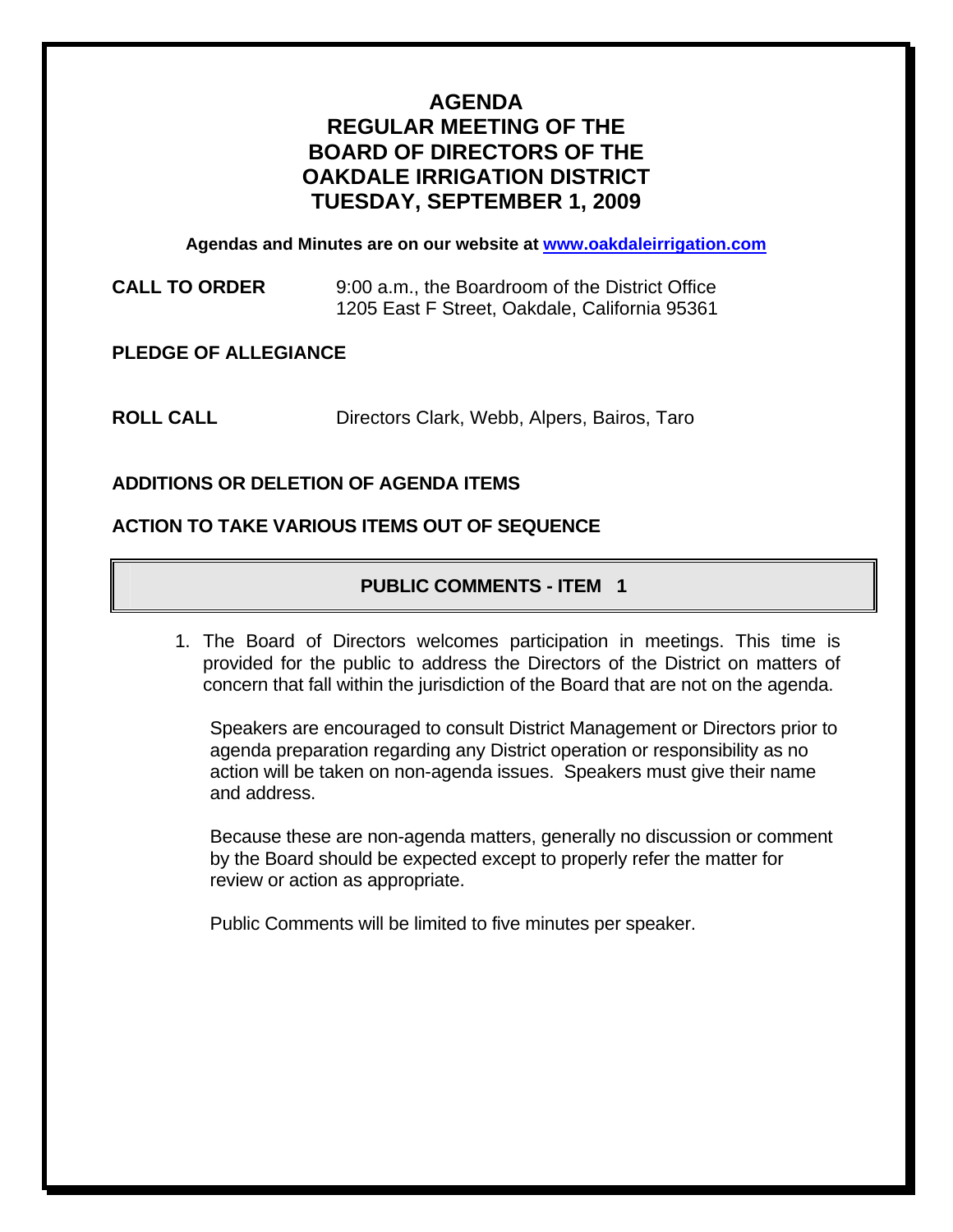## **CONSENT CALENDAR - ITEMS 2 - 12**

Agenda items listed under the Consent Calendar may be acted upon individually, in whole or in part. Subsequently, should discussion on a particular item be desired, you should identify the item now so as to remove it from the list of items to be approved under one motion. Any items removed from the list on Consent Calendar items will be discussed and acted upon individually following action on the remaining Consent Calendar items if so moved.

- 2. Approve the Board of Directors' **Minutes of the Regular Meeting of August 18, 2009**
- 3. Approve **Oakdale Irrigation District Statement of Obligations**
- 4. Approve **Assignment of Capital Work Order Numbers**
- 5. Approve **Work Release No. 003, Modification No. 02 to Professional Services Agreement 2009-PSA-003 to Condor Earth Technologies to Provide Support for Bid Protest for the Contract Award for the South Main Canal and Tunnels Improvement Project**
- 6. Approve **Work Release No. 004 to Professional Services Agreement 2009-PSA-015 to Giuliani & Kull for the Construction Management, Surveying and Inspection Services at the Cashman Dam Rehabilitation Project**
- 7. Approve **Work Release No. 003, Amendment No. 01 to Professional Services Agreement 2009-PSA-001 to Provost & Pritchard Consulting Group for the North Side Regulating Reservoir Project Development**
- 8. Approve **Professional Services Agreement for Titan Surveying & Mapping, Inc.**
- 9. Approve **Resolution for Establishment of Escrow Account for FISHBIO Environmental, LLC for Honolulu Bar Mitigation Project**
- 10. Approve **Resolution Ordering Annexation (APN: 002-063-039, 002-021- 053 – Conde-Brichetto)**
- 11. Approve **New Directors Division Map for Two (2) Annexations (APN: 002- 063-039, 002-021-053 - Conde-Brichetto)**
- 12. Approve **Dismissal of Fees Assessed to Mark Weiglein (APN: 010-053- 017) for the Unauthorized Use of Water**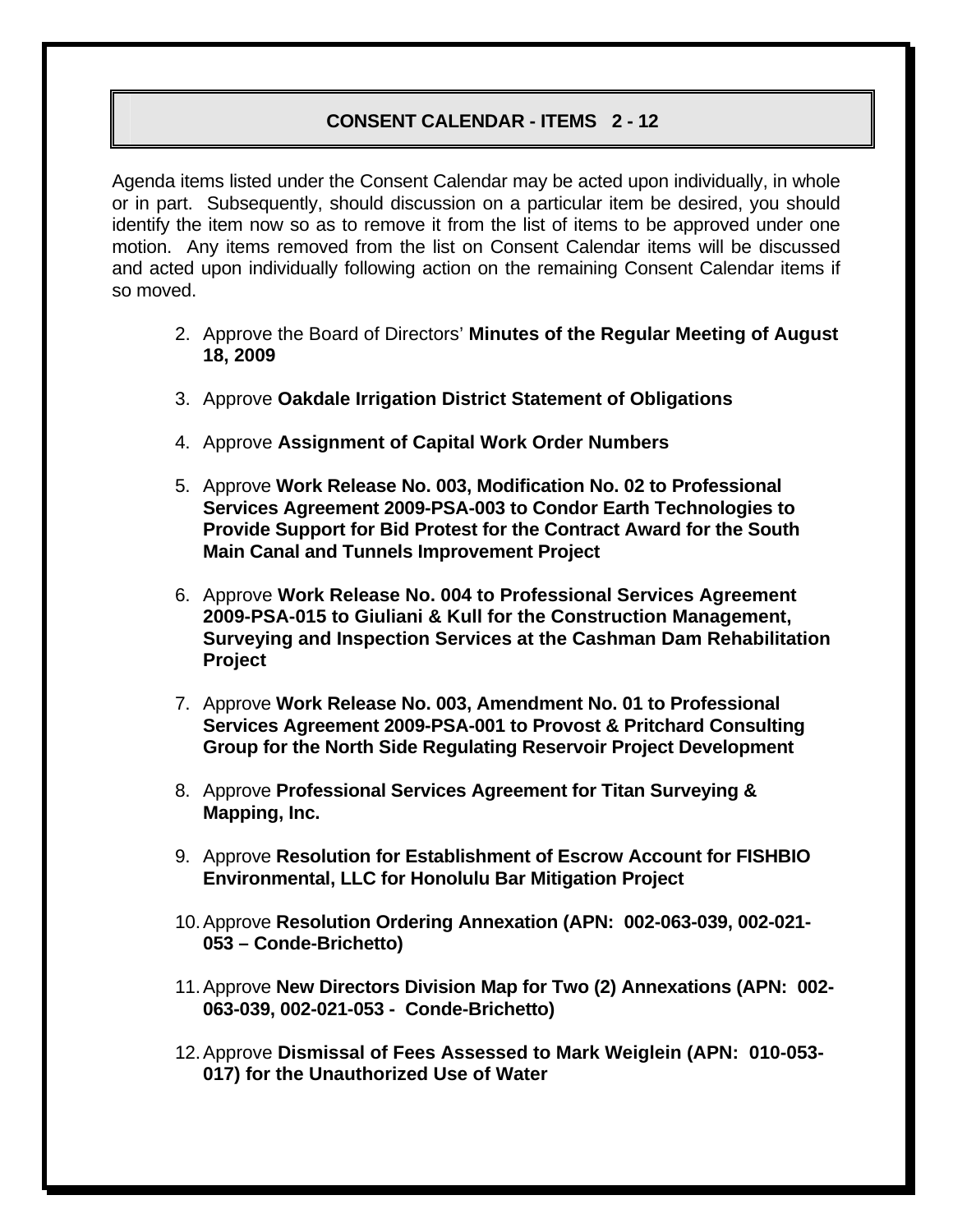## **ACTION CALENDAR - ITEMS 13**

13. Review and take possible action **Authorizing General Manager to Submit an Exhibitor's Application for the ACWA 2009 Fall Conference Highlighting OID's 100<sup>th</sup> Anniversary** 

### **DISCUSSION - ITEM 14**

14. Discussion on vegetative management program in the District's waterways.

#### **COMMUNICATIONS - ITEM 15**

- 15.**Oral Reports and Comments**
	- A. **General Manager's Report on Status of OID Activities**
	- B. **Committee Reports**

Water/Engineering Committee Meeting, August 25, 2009

- ¾ Review Patterson Deed to OID 1915 (APN: 020-015-070
- ¾ Review of Belletto Pump Station Installation (APN:: 062-001-003)
- $\triangleright$  Review of Unauthorized Use of Water Mark Weiglein

Finance Committee Meeting, September 1, 2009

- ¾ Discussion on Designated Funds for Water Transfer Revenues
- C. **Directors' Comments/Suggestions**

#### **CLOSED SESSION - ITEM 16**

- 16. Closed Session to discuss the following:
- **A***. Government Code §***54956.8 Conference with Real Property Negotiator Negotiating Parties:** OID, Stockton East Water District, City and County of San Francisco, and VAMP<br>Water **Property: Agency Negotiators:** General Manager and Water Counsel  **Under Negotiations:** Price & Terms
- **B**. *Government Code* **§54957.6 Conference with Labor Negotiator Agency Negotiator:** General Manager **Employee Organization:** OE3